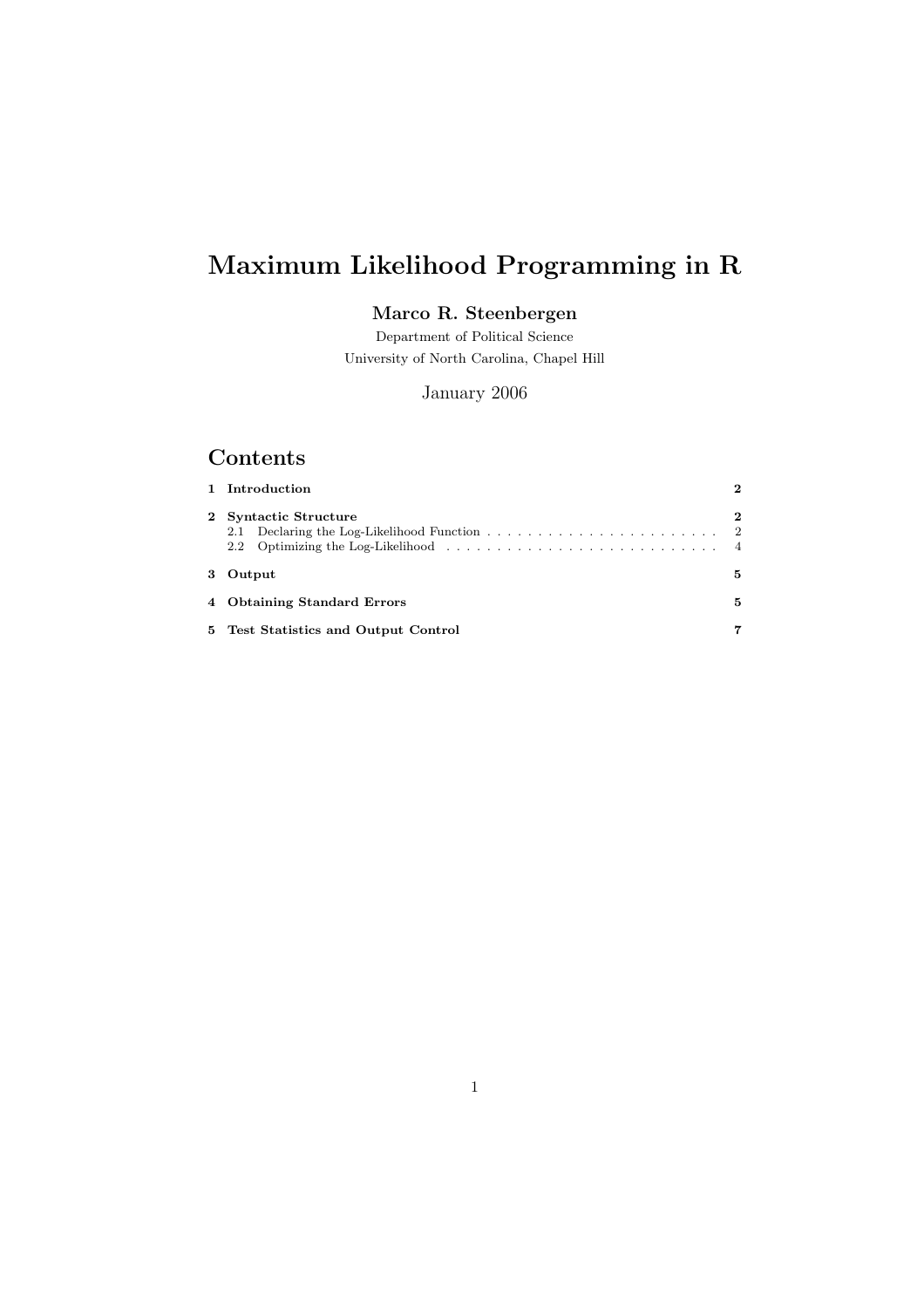## 1 Introduction

The programming language R is rapidly gaining ground among political methodologists. A major reason is that  $R$  is a flexible and versatile language, which makes it easy to program new routines. In addition, R algorithms are generally very precise.

R is well-suited for programming your own maximum likelihood routines. Indeed, there are several procedures for optimizing likelihood functions. Here I shall focus on the optim command, which implements the BFGS and L-BFGS-B algorithms, among others.<sup>1</sup> Optimization through optim is relatively straightforward, since it is usually not necessary to provide analytic first and second derivatives. The command is also flexible, as likelihood functions can be declared in general terms instead of being defined in terms of a specific data set.

## 2 Syntactic Structure

Estimating likelihood functions entails a two-step process. First, one declares the log-likelihood function, which is done in general terms. Then one optimizes the log-likelihood function, which is done in terms of a particular data set. The log-likelihood function and optimization command may be typed interactively into the R command window or they may be contained in a text file. I would recommend saving log-likelihood functions into a text file, especially if you plan on using them frequently.

#### 2.1 Declaring the Log-Likelihood Function

The log-likelihood function is declared as an R function. In R, functions take at least two arguments. First, they require a vector of parameters. Second, they require at least one data object. Note that other arguments can be added to this if they are necessary. The data object is a generic placeholder for data. In the optim command, specific data are substituted for this placeholder.

After the arguments are declared, the actual log-likelihood is expressed and demarcated by {}. Thus, we have the following syntax:

name<-function(pars,object){ declarations logl<-loglikelihood function return(-logl) }

Here name is the name of the log-likelihood function, pars is the name of the parameter vector, and object is the name of the generic data object. The instructions placed between brackets define the log-likelihood function. At a minimum, there should be two elements here: (1) the declaration of the log-likelihood

<sup>&</sup>lt;sup>1</sup>The optim command also includes Nelder-Mead, conjugate gradients, and simulated annealing algorithms. Other optimization routines include optimize, nlm, and constrOptim. These procedures are not discussed here.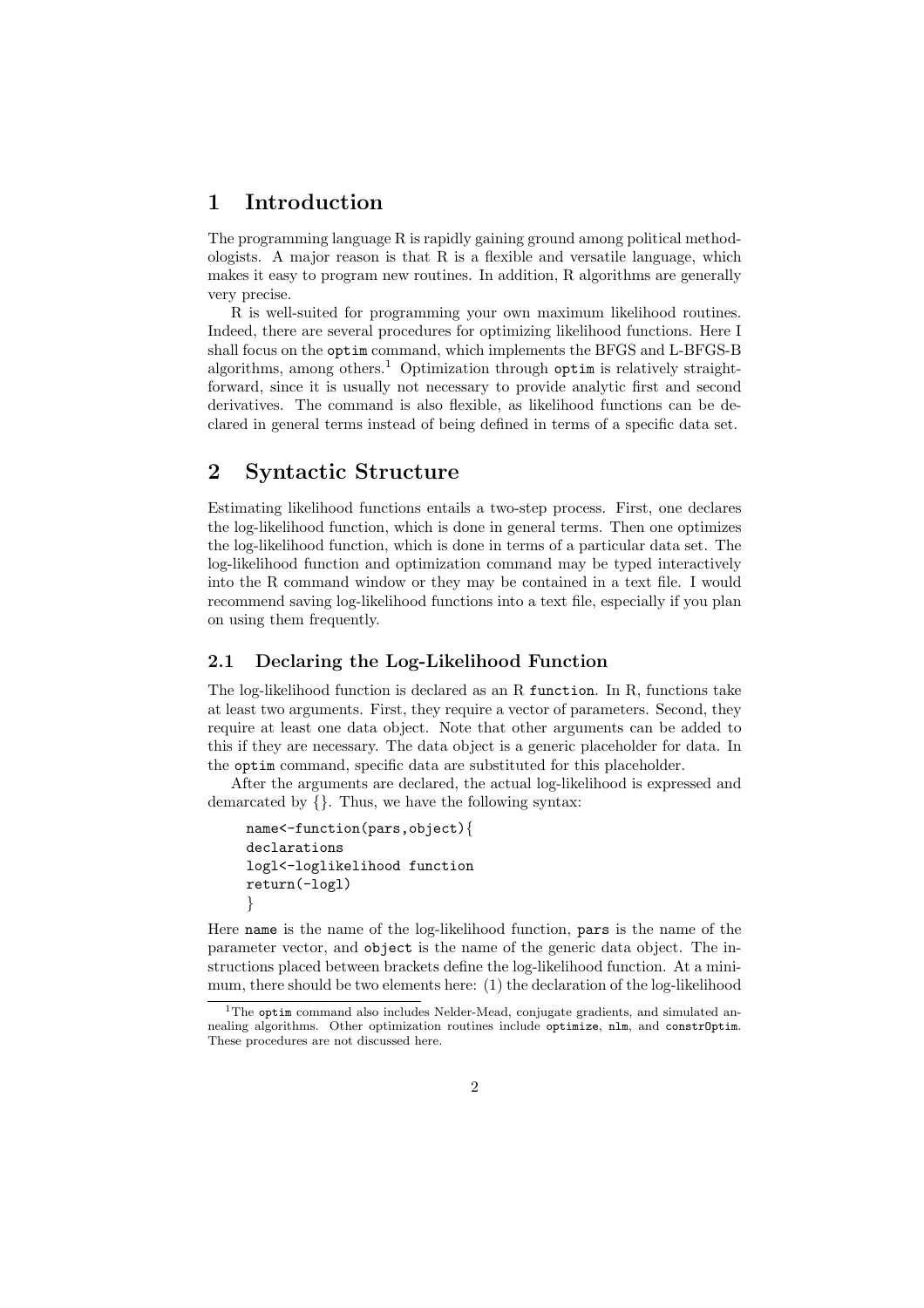function, which is named  $log1$ , and  $(2)$  the return of negative one times the loglikelihood.<sup>2</sup> In addition, it may be necessary to make other declarations. These may include partitioning a parameter vector or declaring temporary variables that figure in the log-likelihood function. The application of this syntax will be clarified using several examples.

Example 1: Consider the Poisson log-likelihood function, which is given by

$$
l = \sum_{i} y_i \ln(\mu) - n\mu - \sum_{i} \ln(y_i!)
$$

Since the last term does not include the parameter,  $\mu$ , it can be safely ignored. Thus, the kernel of the log-likelihood function is

$$
l = \sum_{i} y_i \ln(\mu) - n\mu
$$

We can program this function using the following syntax:

```
poisson.lik<-function(mu,y){
n < -nrow(y)log1<-sum(y)*log(mu)-n*mureturn(-logl)
}
```
Here poisson.lik is the name of the log-likelihood function; this name will be used in the optim command. The "vector" of parameters is called mu; this is not really a vector since there is only one parameter that needs to be estimated. Further, y is the placeholder for the data. Since the log-likelihood function requires knowledge of the sample size, we obtain this using  $n < -nrow(y)$ . The expression for logl contains the kernel of the log-likelihood function. Finally, we ask R to return -1 times the log-likelihood function.

Example 2: Imagine that we have a sample that was drawn from a normal distribution with unknown mean,  $\mu$ , and variance,  $\sigma^2$ . The objective is to estimate these parameters. The normal log-likelihood function is given by

$$
l = -5n\ln(2\pi) - 5n\ln(\sigma^2) - \frac{1}{2\sigma^2} \sum_{i} (y_i - \mu)^2
$$

We can program this function in the following way:

```
normal.lik1<-function(theta,y){
mu<-theta[1]
sigma2 <- theta[2]
n < - nrow (v)
```
<sup>&</sup>lt;sup>2</sup>We ask for  $-1 \times l$  because the optim command minimizes a function by default. Minimization of  $-l$  is the same as maximization of  $l$ , which is what we want.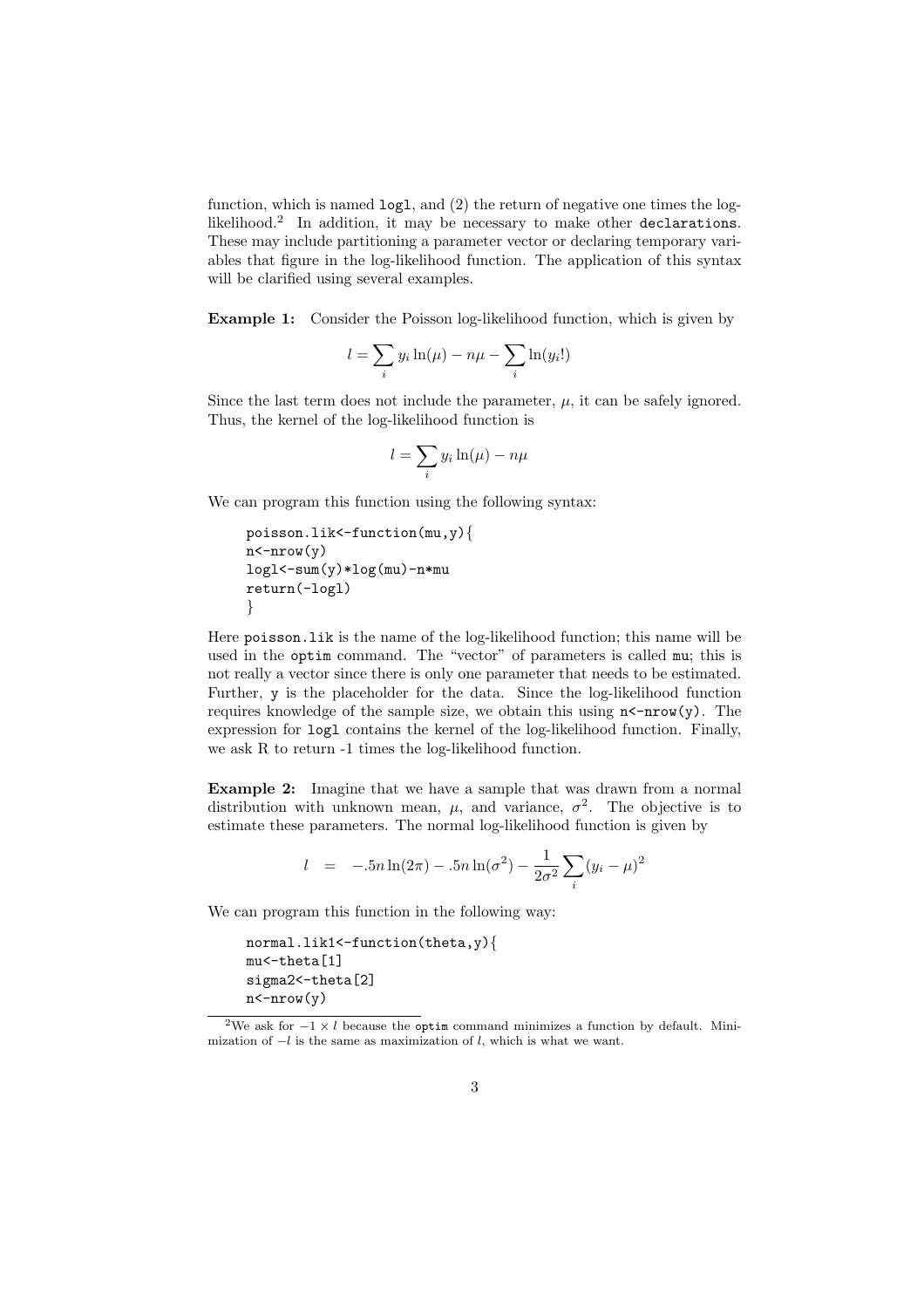```
logl<- -.5*n*log(2*pi) -.5*n*log(sigma2) -
(1/(2*sigma2))*sum((y-mu)**2)return(-logl)
}
```
Here theta is a vector containing the two parameters of interest. We declare the elements of this vector in the first two lines of the bracketed part of the program. Specifically, the first element (theta[1]) is equal to  $\mu$ , while the second element (theta<sup>[2]</sup>) is equal to  $\sigma^2$ . The remainder of the program sets the sample size, specifies the log-likelihood function, and asks R to return the negative of this function.

Note that the normal log-likelihood function may also be written as

$$
l = -n \ln(\sigma) + \sum_{i} \ln[\phi(z_i)]
$$

where  $z_i = (y_i - \mu)/\sigma$ . This can be programmed using

```
normal.lik2<-function(theta,y){
mu<-theta[1]
sigma<-theta[2]
n < - nrow (y)z<-(y-mu)/sigma
logl<- -n*log(sigma) - sum(log(dnorm(z)))
return(-logl)
}
```
where dnorm is R's standard normal density function. Here we estimate  $\sigma$  rather than  $\sigma^2$ , but it is easy to move back and forth between these parameterizations.

#### 2.2 Optimizing the Log-Likelihood

Once the log-likelihood function has been declared, then the optim command can be invoked. The minimal specification of this command is

```
optim(starting values, log-likelihood, data)
```
Here starting values is a vector of starting values, log-likelihood is the name of the log-likelihood function that you seek to maximize, and data declares the data for the estimation. This specification causes R to use the Nelder-Mead algorithm. If you want to use the BFGS algorithm you should include the method="BFGS" option. For the L-BFGS-B algorithm you should declare method="L-BFGS-B". The current specification does not produce standard errors. A procedure for obtaining standard errors will be discussed later in this report.<sup>3</sup>

<sup>3</sup>There are many other options for the optim command. For a detailed description see, for example, http://jsekhon.fas.harvard.edu/stats/html/optim.html.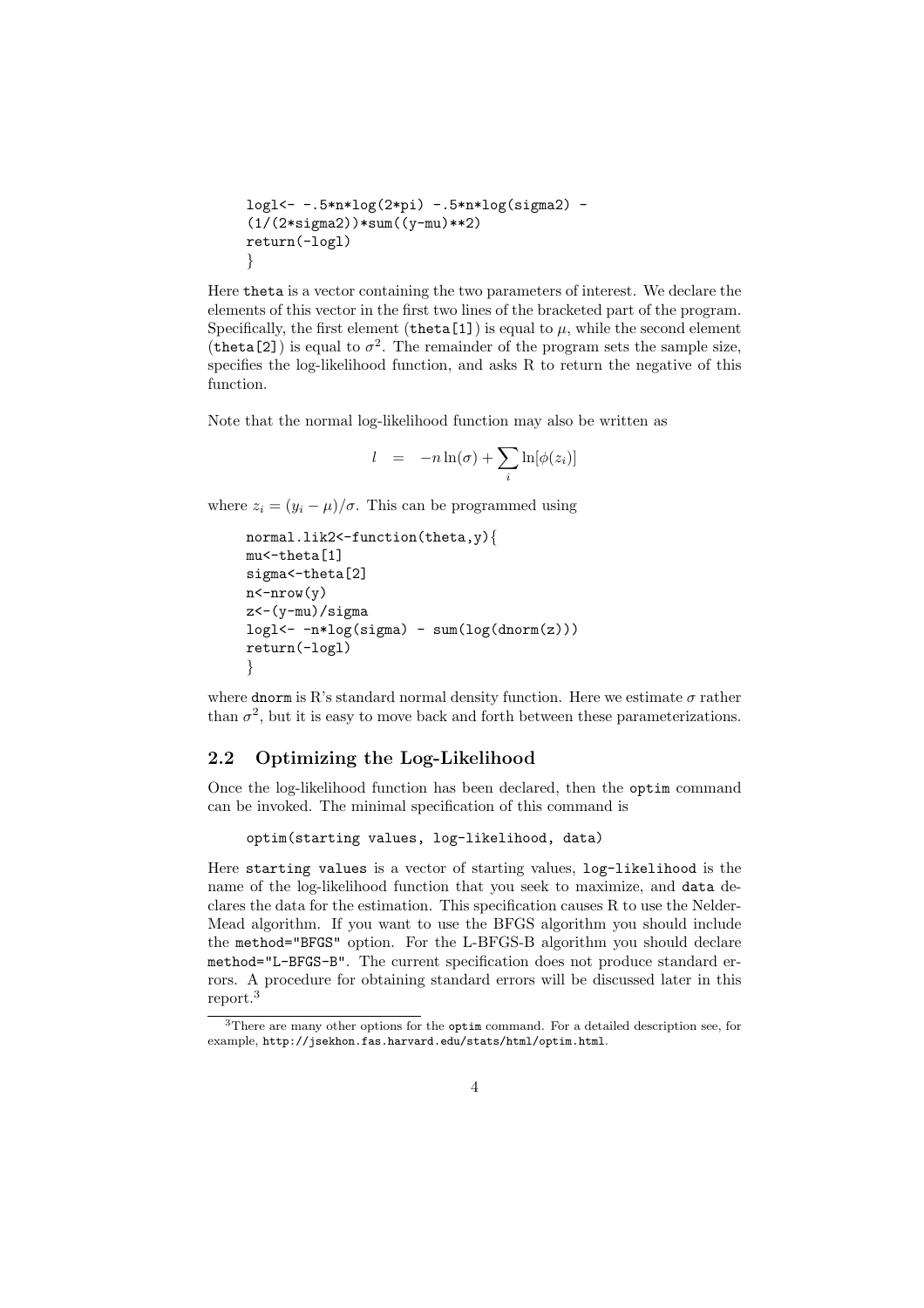Example 3: Imagine that we have a vector data that consists of draws from a Poisson distribution with unknown  $\mu$ . We seek to estimate this parameter and have already declared the log-likelihood function as poisson.lik. Estimation using the BFGS algorithm now commences as follows

optim(1,poisson.lik,y=data,method="BFGS")

Here 1 is the starting value for the algorithm. Since the log-likelihood function refers to generic data objects as y, it is important that the vector data is equated with y.

Example 4: Given a vector of data, y, the parameters of the normal distribution can be estimated using

```
optim(c(0,1),normal.lik1,y=y,method="BFGS")
```
This is similar to Example 3 with the exception of the starting values. Since the normal distribution contains two parameters, two starting values need to be declared. Here we set the starting value for  $\hat{\mu}$  to 0 and the starting value for  $\hat{\sigma}^2$ to 1. These two values are "bundled" using the c or concatenation operator.

## 3 Output

The optim specifications discussed so far will produce several pieces of output. These come under various headings:

- 1. \$par: This shows the MLEs of the parameters.
- 2. \$value: This shows the value of the log-likelihood function at the MLEs. If you asked R to return -1 times the log-likelihood function, then this is the value reported here.
- 3. \$counts: A vector that reports the number of calls to the log-likelihood function and the gradient.
- 4. \$convergence: A value of 0 indicates normal convergence. If you see a 1 reported, this means that the iteration limit was exceeded. This limit is set to 10000 by default.
- 5. \$message: This shows warnings of any problems that occurred during optimization. Ideally, one would like to see NULL here, since this indicates that there are no warnings.

## 4 Obtaining Standard Errors

The optim command allows one to compute standard errors based on the observed Fisher information matrix.<sup>4</sup> This requires that we obtain the Hessian

<sup>4</sup>Unlike Stata, standard errors, test statistics, and confidence intervals are not computed by default in the optim command.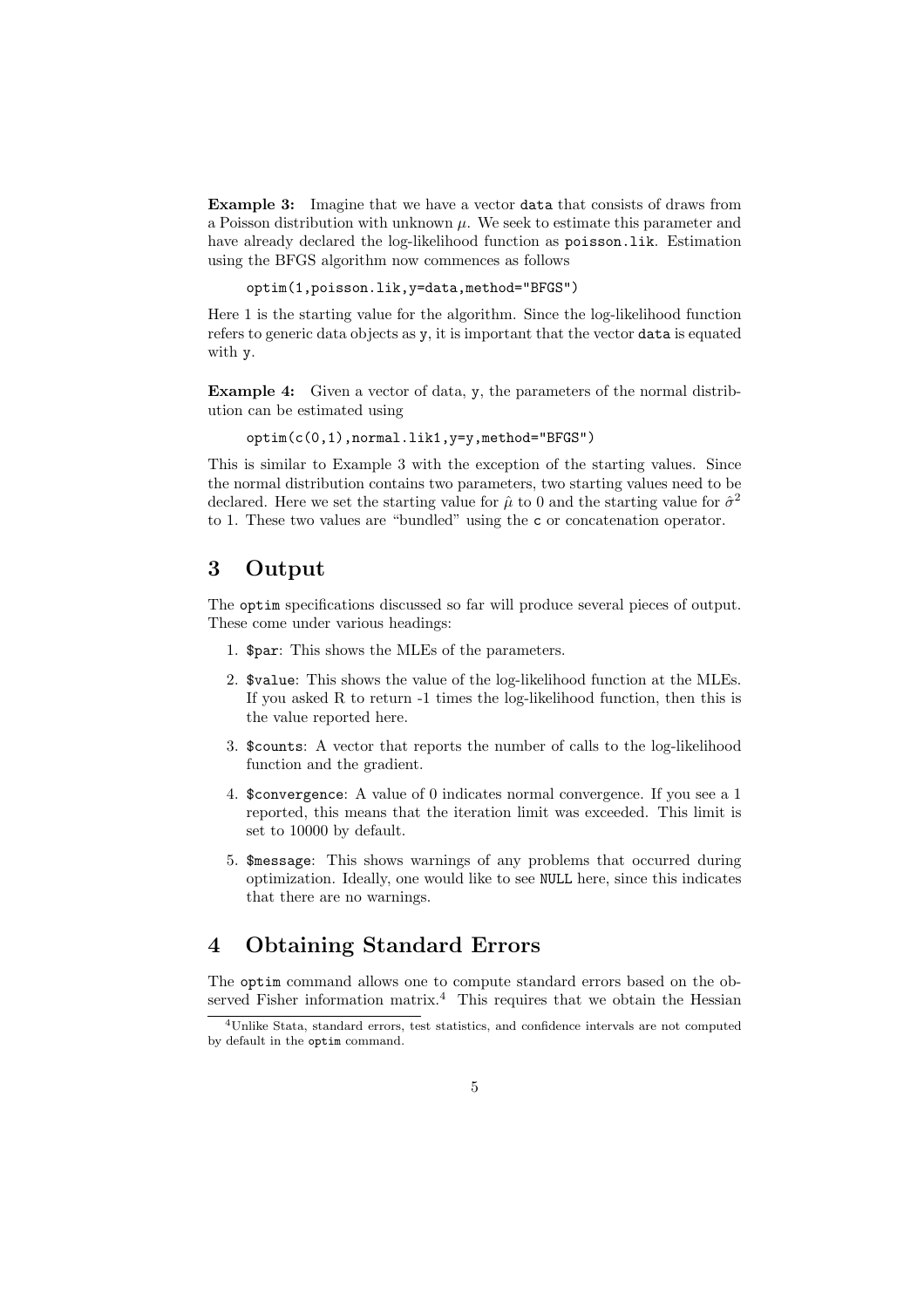matrix, which can be done by adding hessian=T or hessian=TRUE to the command. Since we will have to perform operations on the Hessian, it is also important that we store the results from the estimation into an object. The following linear regression example illustrates how to do this.

Example 5: Imagine that we are interested in estimating a simple linear regression for some simulated data. First, we create the data matrix for the predictors

```
X < -cbin(1,runif(100))
```
Here we draw 100 observations from a uniform distribution with limits 0 and 1. These data are bound together with the constant (1). Next, we postulate a set of values for the true parameters:

```
theta.true<-c(2,3,1)
```
Here, the first element is  $\beta_0$ , the second element is  $\beta_1$ , and the last element is  $\sigma^2$ . We can now create the dependent variable:

 $y < -X\frac{9}{8} * \text{theta}$ .true $[1:2] + \text{norm}(100)$ 

where rnorm(100) generates the disturbance by drawing 100 values from the standard normal distribution. We now have the data on the dependent variable and predictor.

The next step is to declare the log-likelihood function. The following syntax shows one way to do this.

```
ols.lf<-function(theta,y,X){
n < -nrow(X)k < -ncol(X)beta<-theta[1:k]
sigma2<-theta[k+1]
e<-y-X%*%beta
logl<- -.5*n*log(2*pi)-.5*n*log(sigma2)-
((t(e)%*%e)/(2 * signa2))return(-logl)
}
```
Here theta contains both the elements of  $\beta$  and  $\sigma^2$ . The program declares the first k elements of theta to be  $\beta$  and the  $k+1$ st element to be  $\sigma^2$ . The vector e contains the residuals and  $t(e)$ %\*%e in the log-likelihood function causes R to compute the sum of squared residuals.

We can now start the optimization of the log-likelihood function and store the results in an object named p (any other name would have worked just as well):

```
p<-optim(c(1,1,1),ols.lf,method="BFGS",hessian=T,y=y,X=X)
```